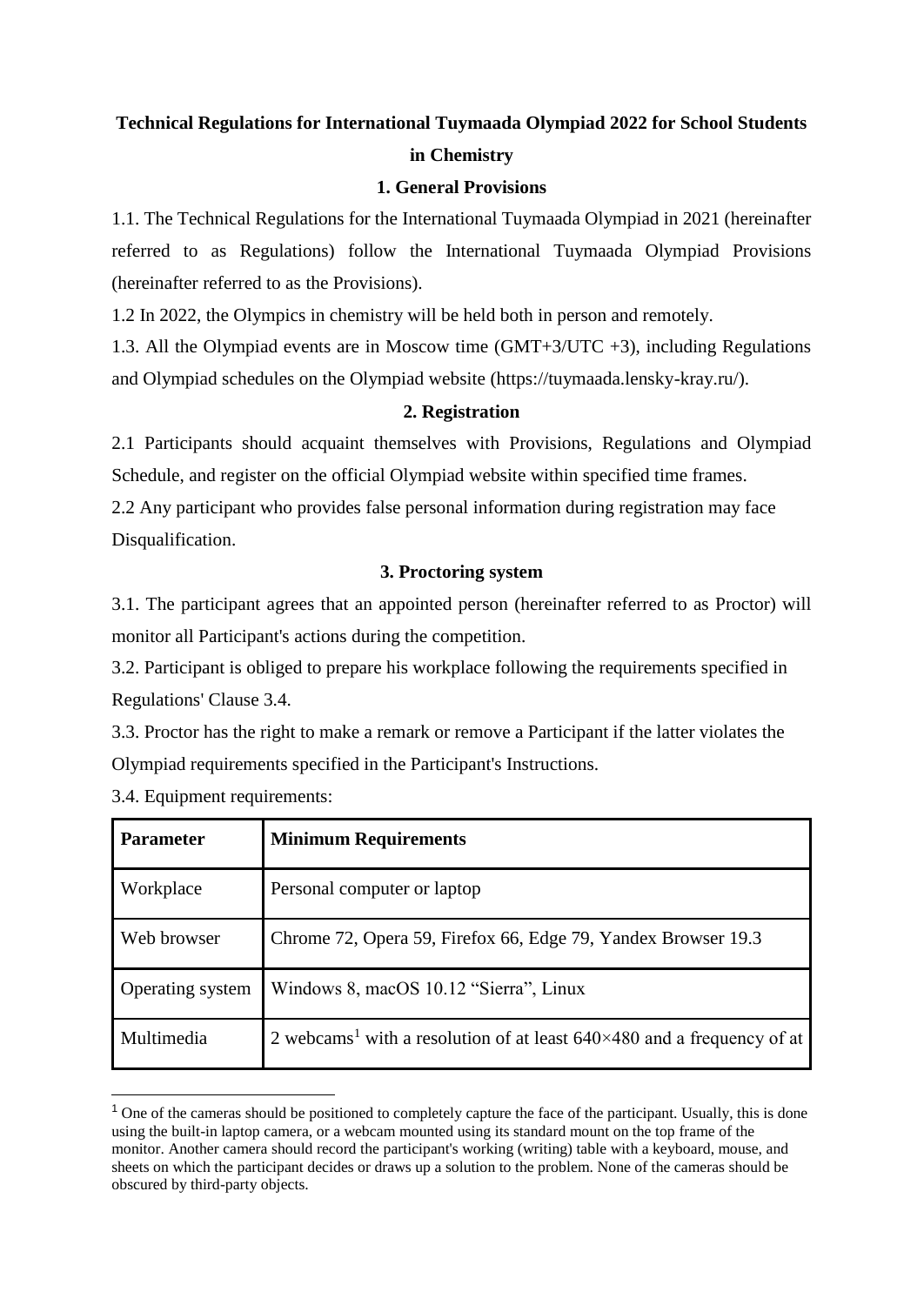| equipment                                             | least 15 fps, microphone, and headphones (speakers)             |
|-------------------------------------------------------|-----------------------------------------------------------------|
| <b>Speakers</b>                                       | optional (for communication with a Proctor)                     |
| <b>Network</b><br>(Internet)                          | 256 Kbps                                                        |
| Pens and blanks<br>calculations<br>for<br>and answers | Pen with blue ink, blank—official, reference materials—official |

3.5 The official chemical reference materials—the Periodic System of Chemical Elements and the Solubility Table of inorganic acids, bases, salts—are provided to the participant together with the official blank.

# **4. Olympiad**

4.1. The Olympiad in Chemistry consists of two 5-hours theoretical and thought experiment rounds.

4.2. Participant must produce an ID card (passport or other documents with a photo) to prove his identity.

4.3. Participants can have only writing materials with him. A participant uses only a standard A4 size paper. Mobile phones and other electronic communication and data processing equipment are not allowed.

4.4 Participants will be offered with theoretical tasks, full calculations of those is valued with 20 points. The conditions of the tasks were prepared by the Methodological Commission of the Olympiad in Russian and English. The Methodical Commission bears full responsibility for the correctness of conditions in both Russian and English.

4.5. The jury will guarantee that it will answer the questions of the participants not earlier than 30 minutes after the start of the tour and will finish answering the questions 30 minutes before the end of the tour.

4.6. Only students who have completed 9th grade or lower grades of a secondary school are allowed to participate in the junior league. All students are allowed to participate in the senior league.

4.7. The Olympiad syllabus in the senior league is similar to the Russian Chemistry Olympiad syllabus, with elements of International Chemistry Olympiad. The syllabus of the junior league corresponds to the 9th-grade syllabus of a secondary school in Russia.